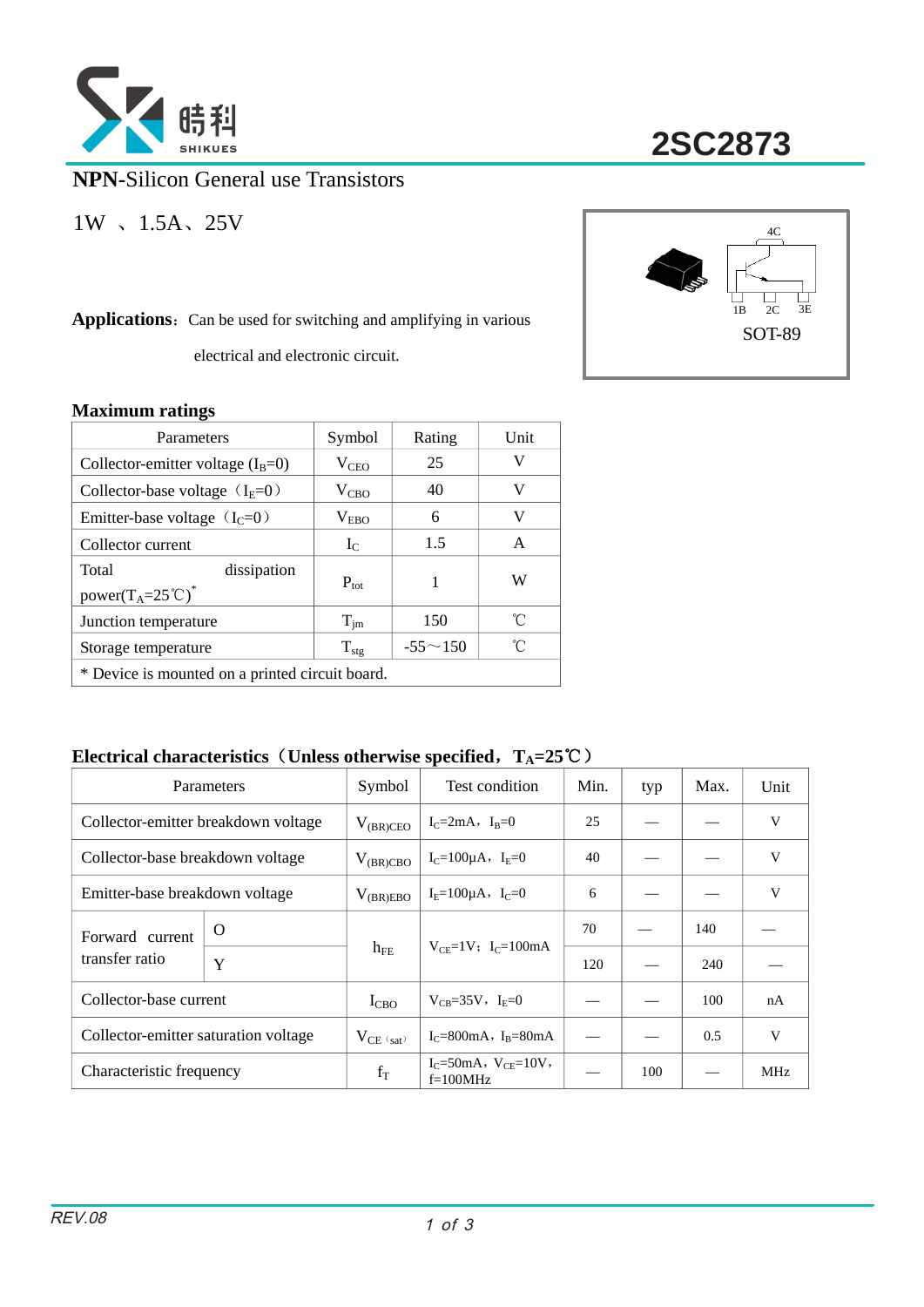

**2SC2873**

#### Typical characteristics



REV.08